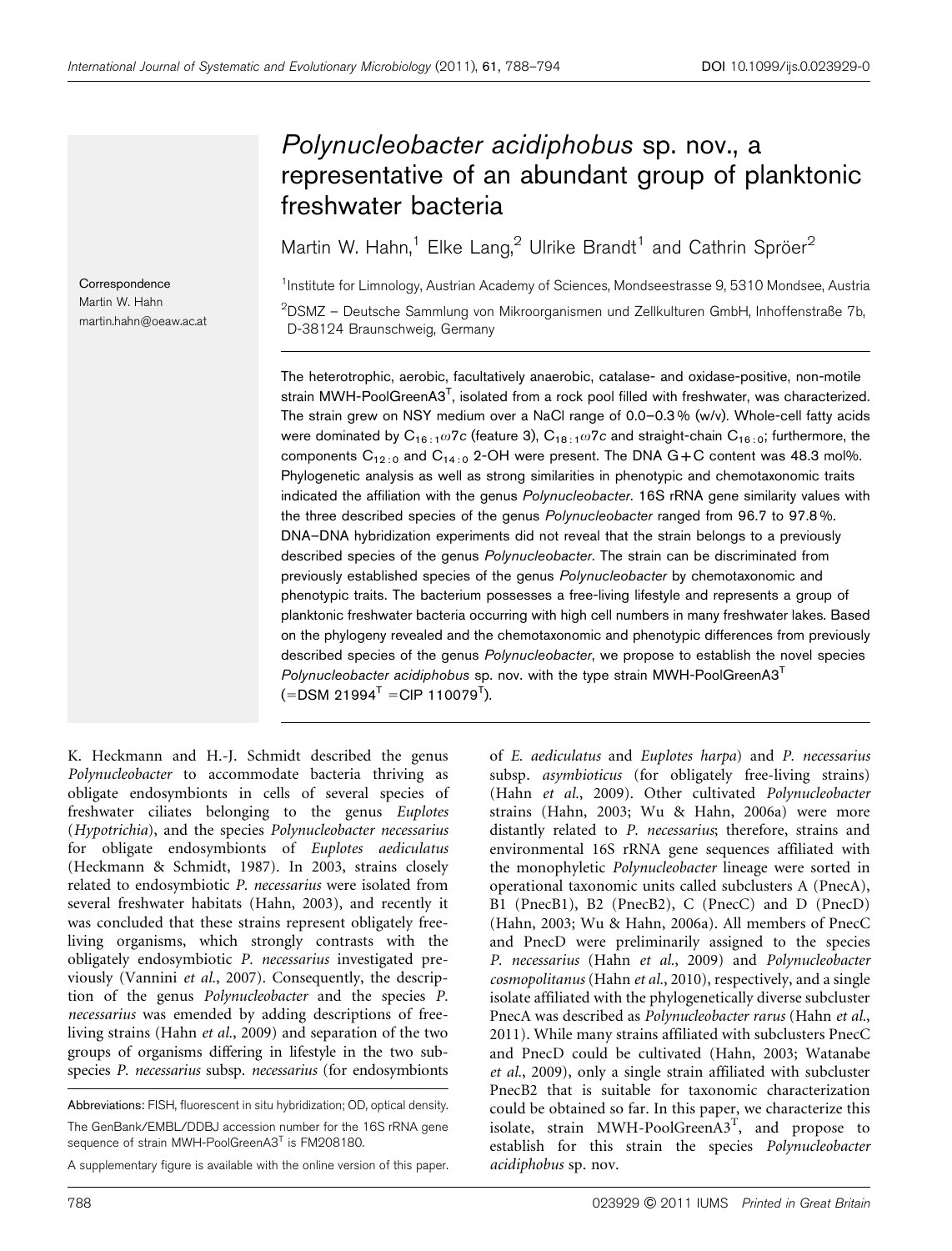### Isolation and characterization

Strain MWH-PoolGreen $A3<sup>T</sup>$  was isolated from a rock pool located in a streambed of a mountain brook in Corsica, France (geographical coordinates,  $42^{\circ}$  10' 21.05" N  $8^{\circ}$  53' 54.54" E). This rock pool represented a depression in the bedrock formed by the brook. At the time of sampling, the rock pool was isolated from the running water in the brook; however, brittle branches representing remains from a previous high-water event laying around the rock pool indicated that the pool was in contact with the brook at such an event. The brook receives water from the upstream-located Lake Creno. It is possible that the population represented by strain MWH-PoolGreenA3<sup>T</sup> originates from this lake. The rock pool had a surface area of a few square metres and a depth of 20–30 cm. A heavy algal bloom resulted in a green water colour and made it impossible to see the bottom of the rock pool. The water temperature was  $32^{\circ}$ C and the conductivity was 65 µS cm<sup>-1</sup>.

Strain MWH-PoolGreen $A3^T$  was isolated and cultivated by using the filtration acclimatization method and NSY medium (Hahn et al.[, 2004\)](#page-6-0). The strain can be maintained on NSY or R2A (Remel) medium with concentrations of 3 g  $1^{-1}$ ; however, similar to all previously investigated Polynucleobacter strains, the biomass yield on these media was much lower than that observed for other members of the family Burkholderiaceae. Growth at different temperatures and growth under anoxic conditions in an anaerobic chamber were examined on NSY agar or on NSY medium supplemented with nitrate (0.8 mM). NaCl tolerance was determined using NSY agar supplemented with different NaCl concentrations (0, 0.1, 0.2, 0.3, 0.4, 0.5, 0.6, 0.7, 1.0, 1.25, 1.5, 1.75 and 2.0 %, w/v). The temperature range supporting growth was tested on standard NSY agar plates exposed to different temperatures (5, 15, 20, 25, 30 and  $35 °C$ ). Utilization of various substrates was investigated in the same way as for previously described species of the genus Polynucleobacter (Hahn et al.[, 2009](#page-6-0); [Hahn](#page-6-0) et al., [2010,](#page-6-0) Hahn et al.[, 2011](#page-6-0)). Briefly, growth enabled by utilization of a specific substrate was determined by comparison of optical density (OD) established in liquid onetenth-strength NSY medium  $(0.3 \text{ g l}^{-1})$  with and without 0.5 g test substance  $l^{-1}$ . OD differences of <10%, of 10– 50 % and of  $>$  50 % of the OD established in the medium without test substance were scored after 10 days of growth as no utilization  $(-)$ , weak utilization  $(w)$  and good utilization  $(+)$ , respectively. Assimilation of urea and thiosulfate was tested in mineral medium IBM ([Hahn](#page-6-0) et al., [2004\)](#page-6-0) lacking nitrogen or sulphur sources, respectively, supplemented with acetate  $(0.5 \text{ g } 1^{-1})$  as sole carbon and energy source and urea (60 mg  $I^{-1}$ ) or thiosulfate (67 mg  $1^{-1}$ ), respectively.

Sequencing and phylogenetic analyses of 16S rRNA genes were performed as described previously ([Hahn, 2003;](#page-6-0) Hahn et al.[, 2005](#page-6-0)). Sequence similarity values were determined by using the software EzTaxon ([Chun](#page-6-0) et al.,

[2007\)](#page-6-0). Neighbour-joining trees were calculated by using the software MEGA4 [\(Tamura](#page-6-0) et al., 2007). The  $G+C$ content of DNA was determined as described by Tóth et al. [\(2008\)](#page-6-0). Fatty acid methyl esters (FAMEs) were obtained as described by Kämpfer & Kroppenstedt (1996) and separated by a gas chromatograph (model 6890, Hewlett Packard). Peaks were automatically computed using the Microbial Identification standard software package ([Sasser,](#page-6-0) [1990\)](#page-6-0).

The results of the phenotypic and chemotaxonomic characterization of strain MWH-PoolGreenA3<sup>T</sup> are presented in [Tables 1](#page-2-0) and [2.](#page-3-0) The strain differed from strains of P. necessarius subsp. asymbioticus, P. rarus and P. cosmopolitanus in its inability to utilize fumarate and galacturonic acid ([Table 3\)](#page-3-0). The  $G+C$  content of the DNA of strain MWH-PoolGreenA3<sup>T</sup> was 48.3 mol%, which is substantially higher than those of P. necessarius strains (44– 46 mol%), the P. cosmopolitanus type strain (44.9 mol%) and the P. rarus type strain (40.3 mol%). Whole-cell fatty acids of strain MWH-PoolGreenA3<sup>T</sup> were dominated by the unsaturated components  $C_{16:1}\omega$ 7c (feature 3) and  $C_{18:1} \omega$ 7c, and straight-chain  $C_{16:0}$ . As in P. necessarius subsp. *asymbioticus* and in *P. rarus*, considerable amounts of  $C_{12:0}$  were detected which are lacking in P. cosmo-politanus [\(Table 2](#page-3-0)). Characteristic for MWH-PoolGreenA3<sup>T</sup> in comparison to the other species of the genus Polynucleobacter were the absence of 11-methyl  $C_{18 \cdot 1007c}$  and the presence of  $C_{17:0}$  cyclo and  $C_{14:0}$  2-OH. The latter two components were not found in the other species of the genus Polynucleobacter but  $C_{14:0}$  2-OH was detected in several species of the related genus Cupriavidus ([Fig. 1\)](#page-4-0), namely C. campinensis, C. necator (earlier known as Ralstonia eutropha), C. oxalaticus (Goris et al.[, 2001\)](#page-6-0), C. respiraculi and C. pampae ([Cuadrado](#page-6-0) et al., 2010). Since every species of the genus Polynucleobacter contains a particular hydroxylated fatty acid, so far the content of hydroxylated fatty acids has turned out to be an effective measure to delineate the different species from each other.

At least some in situ grown cells of strain MWH-PoolGreenA3<sup>T</sup> can pass through membrane filters with pore sizes of  $0.2 \mu m$ . This trait is shared with several strains affiliated with P. necessarius subsp. asymbioticus and P. cosmopolitanus, as well as with strains affiliated with other taxa [\(Hahn, 2004\)](#page-6-0).

#### Phylogeny

The phylogenetic analysis of the almost complete 16S  $rRNA$  gene sequence of strain MWH-PoolGreenA3<sup>T</sup> demonstrated clustering within the genus Polynucleobacter, and indicated a close relationship with the three previously described species of this genus [\(Fig. 1\)](#page-4-0). A more detailed phylogenetic analysis including the 16S rRNA gene and 16S-23S ITS sequences of strain MWH-PoolGreenA3T was published previously (Hahn et al.[, 2010\)](#page-6-0). A further phylogenetic analysis (Supplementary Fig. S1, available in IJSEM Online) including environmental sequences revealed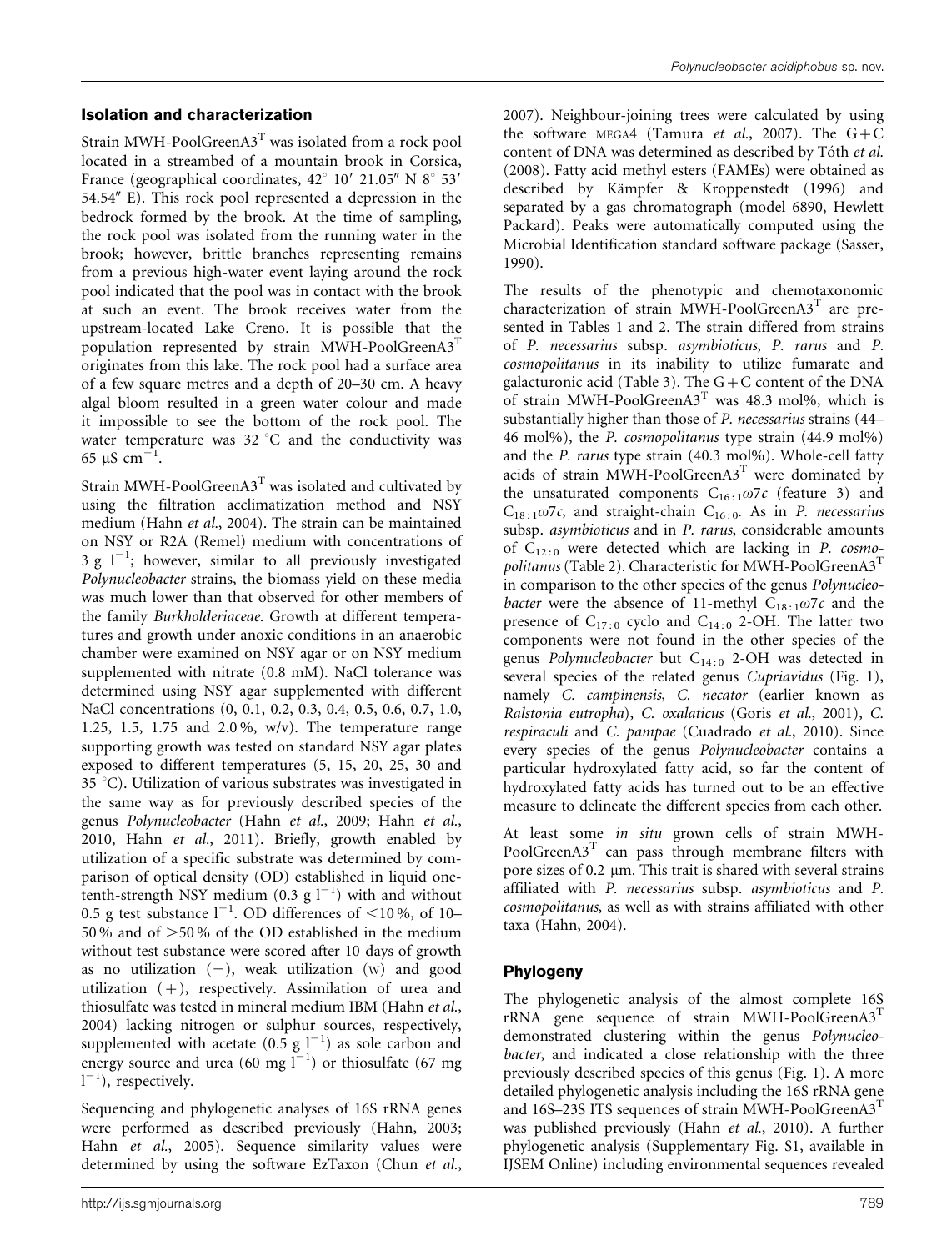<span id="page-2-0"></span>Table 1. Traits characterizing strain MWH-PoolGreenA3<sup>T</sup> and strains of the previously described taxa P. necessarius subsp. asymbioticus, P. cosmopolitanus and P. rarus

Taxa: 1, *P. acidiphobus* sp. nov. MWH-PoolGreenA3<sup>T</sup>; 2, *P. necessarius* subsp. *asymbioticus (n*=4; data from Hahn *et al.*[, 2009](#page-6-0)); 3, *P. cosmopolitanus*  $(n=5;$  Hahn et al.[, 2010\)](#page-6-0); 4, P. rarus MT-CBb6A5<sup>T</sup> (Hahn et al.[, 2011](#page-6-0)). Note that sufficient phenotypic and chemotaxonomic characterizations are lacking for the obligately endosymbiotic strains of the subspecies P. necessarius subsp. necessarius. All taxa are non-motile, positive for catalase and oxidase activities, grow anaerobically on NSY medium+0.8 mM nitrate, assimilate pyruvic acid and do not assimilate L-serine. –, Negative; +, positive; w, weakly positive; +/-, some strains positive and some strains negative; +/w, some strains positive and some strains weakly positive; W/–, some strains weakly positive and some strains negative.

| Characteristic                                    | $\mathbf{1}$             | $\mathbf{2}$             | 3                        | $\overline{\mathbf{4}}$  |
|---------------------------------------------------|--------------------------|--------------------------|--------------------------|--------------------------|
| Cell morphology                                   | Short curved rods        | Straight or curved rods  | Curved rods              | Straight rods            |
| Nucleoids visible (DAPI)                          | Rarely                   | Rarely                   | Rarely                   | Frequently               |
| Cell length $(\mu m)$                             | $0.5 - 1.4$              | $0.5 - 2.9$              | $0.4 - 1.4$              | $0.8 - 1.8$              |
| Cell width (µm)                                   | $0.4 - 0.5$              | $0.3 - 0.5$              | $0.3 - 0.5$              | $0.6 - 0.8$              |
| Growth at 5 °C                                    | $\equiv$                 | $\qquad \qquad +$        | $+/-$                    |                          |
| Growth at 35 °C                                   | $\boldsymbol{+}$         | $+/-$                    | $\qquad \qquad +$        | $\overline{\phantom{0}}$ |
| NaCl tolerance (%, w/v)*                          | 0.3                      | $0.3 - 0.5$              | $0.3 - 0.5$              | 0.3(w)                   |
| Anaerobic growth on NSY medium                    | $\boldsymbol{+}$         | $+/-$                    | $+/-$                    | $\qquad \qquad -$        |
| Growth in mineral medium with acetic acid and B12 | W                        | $W$ /-                   | $W$ /-                   | W                        |
| Assimilation of:                                  |                          |                          |                          |                          |
| Urea                                              |                          | $+/-$                    | $+/-$                    |                          |
| Thiosulfate                                       | Ξ.                       | $+/-$                    | $+/-$                    | $\overline{\phantom{0}}$ |
| Formic acid                                       | $\overline{\phantom{0}}$ | $W$ /-                   |                          | $\overline{\phantom{0}}$ |
| Glyoxylic acid                                    |                          | $W$ /-                   | $W$ / $-$                | $^{+}$                   |
| Glycolic acid                                     |                          |                          |                          | W                        |
| Acetic acid                                       | W                        | $^{+}$                   | $^{+}$                   | $+$                      |
| Oxalic acid                                       |                          | $\overline{\phantom{0}}$ | $\overline{\phantom{0}}$ | W                        |
| Propionic acid                                    |                          | $+/-$                    | $+$ /w                   | $\overline{\phantom{0}}$ |
| Malonic acid                                      | W                        | $+/-$                    | $+/-$                    |                          |
| Oxaloacetic acid                                  | $+$                      | $+/-$                    | $\! + \!$                |                          |
| Malic acid                                        | W                        | $+$ /w                   | $^{+}$                   |                          |
| Succinic acid                                     | W                        | $+$                      | $^{+}$                   |                          |
| Fumaric acid                                      |                          | $+/w$                    |                          | $\! + \!$                |
| Levulinic acid                                    |                          | $W$ /-                   | $W$ /-                   | $\qquad \qquad +$        |
| Citric acid                                       |                          | $\overline{\phantom{0}}$ | $+/-$                    | $\qquad \qquad -$        |
| D-Mannose                                         | ▃                        | $W$ / $-$                | $W$ /-                   | W                        |
| D-Glucose                                         | W                        | $W$ /-                   | $W$ /-                   | $\equiv$                 |
| D-Galacturonic acid                               |                          | W                        | $+$ /w                   | $^{+}$                   |
| D-Galactose                                       |                          | $W$ /-                   | W                        | $\overline{\phantom{0}}$ |
| D-Lyxose                                          |                          | $W$ /-                   | $\overline{\phantom{0}}$ | W                        |
| D-Fructose                                        | $\overline{\phantom{0}}$ | $W$ / $-$                |                          | W                        |
| D-Fucose                                          |                          | $W$ /-                   |                          | W                        |
| D-Sorbitol                                        |                          | $W$ /-                   |                          |                          |
| L-Glutamate                                       |                          | $+/-$                    | $W$ / $-$                |                          |
| L-Aspartate                                       | -                        | $+/-$                    |                          | $\equiv$                 |
| L-Cysteine                                        | $^{+}$                   | $+$ /w                   | $+$                      | W                        |
| L-Alanine                                         |                          | $W$ /-                   | $+$ /w                   |                          |
| L-Asparagine                                      |                          | $W$ /-                   | $\overline{\phantom{0}}$ |                          |
| Betaine                                           | $\overline{\phantom{0}}$ | $W$ /-                   | $\overline{\phantom{0}}$ | $\qquad \qquad -$        |
| DNA $G + C$ content (mol%)                        | 48.3                     | 44-46                    | 44.9                     | 40.3                     |

\*Highest NaCl concentration (added to NSY medium) at which growth was observed.

the affiliation of strain MWH-PoolGreenA3T with subcluster PnecB2 [\(Wu & Hahn, 2006a](#page-6-0)). This subcluster contains numerous environmental sequences retrieved from freshwater habitats located in Europe, Asia and North and Central

America. Subcluster PnecB2 is characterized by an intracluster minimum 16S rRNA gene sequence similarity of 98.4 %, and the minimum similarity of 16S rRNA gene sequences between subclusters PnecB1 and PnecB2 is 97.8 %.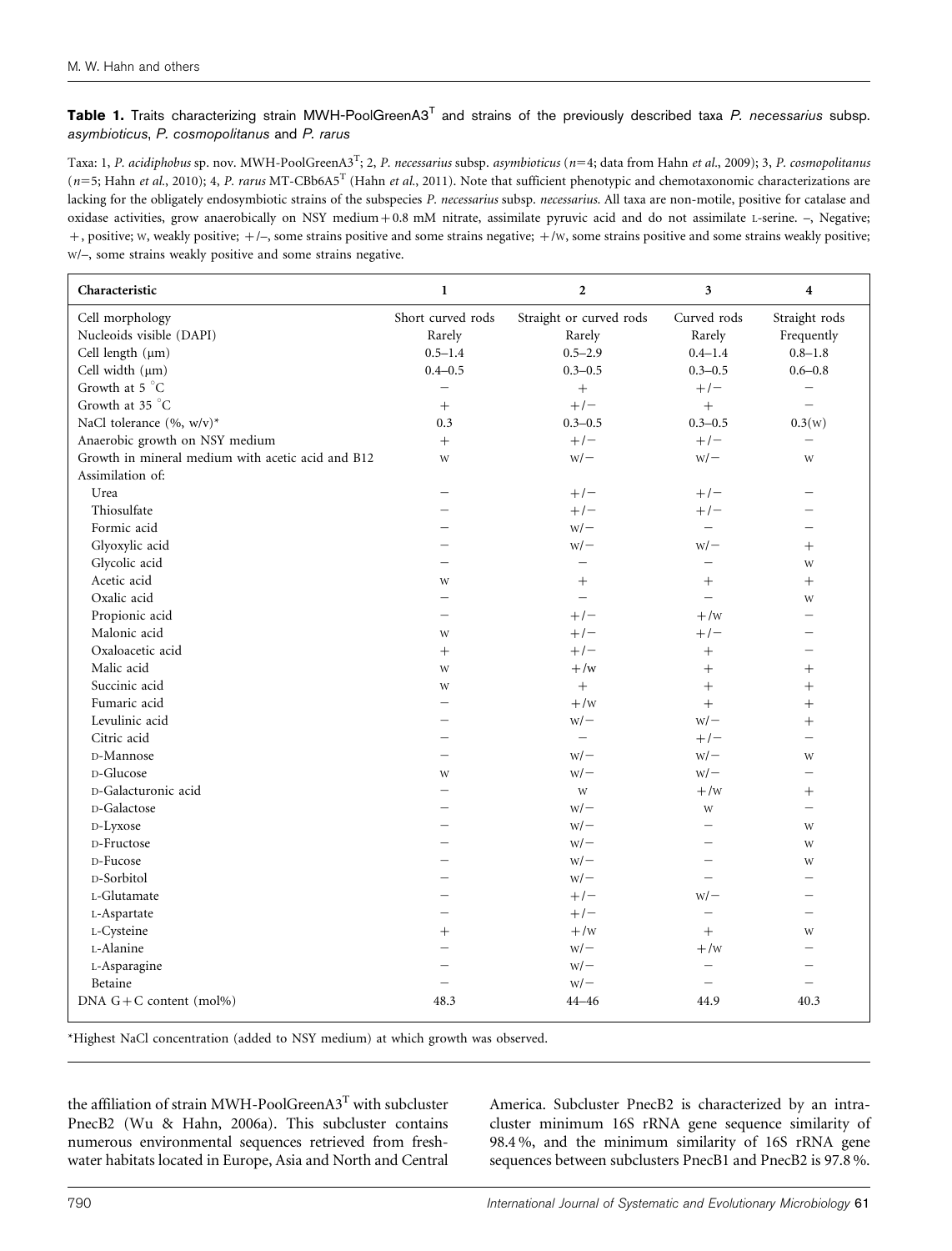<span id="page-3-0"></span>Table 2. Whole-cell fatty acid composition of strain MWH-Pool-GreenA3<sup>T</sup> as compared with strains of P. rarus, P. cosmopolitanus and P. necessarius subsp. asymbioticus

Taxa: 1, *Polynucleobacter acidiphobus* sp. nov. MWH-Pool-GreenA3<sup>T</sup>; 2, *P. rarus* MT-CBb6A5<sup>T</sup> (data from Hahn *et al*.[, 2011](#page-6-0)); 3, *P. cosmopolitanus* MWH-MoIso2<sup>T</sup> (Hahn et al.[, 2010\)](#page-6-0); 4, P. cosmopolitanus (n=5; Hahn et al.[, 2010](#page-6-0)); 5, P. necessarius subsp. asymbioticus QLW-P1DMWA-1<sup>T</sup> ([Hahn](#page-6-0) et al.[, 2009](#page-6-0)); 6, P. necessarius (n=3; Hahn et al.[, 2009\)](#page-6-0). Values are percentages of the summed fatty acids named in the peak library of the MIDI system (listed are contents  $> 0.2 %$ ). Strains were grown on R2A agar plates for 3–5 days at 28 °C.

| Fatty acid                        | $\mathbf{1}$             | $\overline{2}$           | 3                        | $\overline{\mathbf{4}}$ | 5    | 6                        |
|-----------------------------------|--------------------------|--------------------------|--------------------------|-------------------------|------|--------------------------|
| Saturated                         |                          |                          |                          |                         |      |                          |
| $C_{12:0}$                        | 3.8                      | 3.0                      |                          |                         | 3.4  | $3.4 - 5.5$              |
| $\mathrm{C}_{14\,:\,0}$           | 0.9                      | 0.4                      | 0.7                      | $0.6 - 2.3$             | 0.9  | $0.3 - 1.2$              |
| $C_{15:0}$                        | $\qquad \qquad -$        | $\overline{\phantom{m}}$ |                          |                         | 0.3  |                          |
| $C_{16:0}$                        | 24.2                     | 19.8                     | 15.4                     | $11.0 - 15.4$           | 22.2 | $15.5 - 33.5$            |
| $C_{17:0}$                        |                          | 0.3                      |                          |                         |      | $0 - 0.5$                |
| $C_{18:0}$                        | 0.5                      | 0.5                      | 0.8                      | $0.5 - 1.1$             | 1.2  | $0.5 - 2.6$              |
| Unsaturated                       |                          |                          |                          |                         |      |                          |
| $C_{14:1}\omega$ 5c               |                          | $\qquad \qquad -$        | 0.6                      | $0 - 0.6$               |      | $0 - 0.6$                |
| $C_{15:1}\omega$ 8c               |                          |                          |                          |                         |      | $\overline{\phantom{m}}$ |
| $C_{15:1}\omega$ 6c               |                          | 0.3                      | $\overline{\phantom{0}}$ |                         |      | $0 - 0.6$                |
| $C_{16\div 1} \omega 5c$          | 0.4                      | 0.5                      | 0.3                      | $0.3 - 1.1$             | 0.9  | $0 - 0.9$                |
| $C_{17:1}\omega$ 6c               | $\overline{\phantom{0}}$ | $\overline{\phantom{0}}$ | 0.5                      | $0 - 0.7$               |      | $\equiv$                 |
| $C_{18:1}\omega$ 9c               |                          | $\overline{\phantom{0}}$ | 0.3                      | $0 - 2.0$               |      | $0 - 0.4$                |
| $C_{18:1}\omega$ 7c               | 17.3                     | 21.8                     | 28.7                     | $28.7 - 38.1$           | 12.9 | $0.3 - 20.4$             |
| 11-Methyl $C_{18:1}\omega$ 7c     |                          | 7.5                      | 3.7                      | $0.4 - 3.7$             | 3.1  | $0.2 - 8.1$              |
| 10-Methyl $C_{19:0}$              |                          | 0.4                      | 0.7                      | $0 - 0.7$               |      |                          |
| Hydroxylated                      |                          |                          |                          |                         |      |                          |
| $C_{12:0}$ 2-OH                   |                          | $\qquad \qquad -$        |                          |                         | 2.5  | $1.3 - 2.5$              |
| $C_{12:0}$ 3-OH                   |                          | $\qquad \qquad$          | 11.1                     | $7.1 - 11.2$            |      |                          |
| $C_{14:0}$ 2-OH                   | 2.9                      | $\qquad \qquad -$        |                          |                         |      |                          |
| $C_{16:0}$ 3-OH                   | 0.5                      | 0.3                      |                          |                         |      |                          |
| Cyclic                            |                          |                          |                          |                         |      |                          |
| $C_{17:0}$ cyclo                  | 3.0                      | $\qquad \qquad -$        |                          |                         |      |                          |
| Summed features*                  |                          |                          |                          |                         |      |                          |
| 1 ( $C_{12:0}$ ALDE?)             | $\qquad \qquad -$        | 1.8                      |                          |                         | 0.4  | $0.4 - 2.1$              |
| 2 (including $C_{14:0}$ 3-OH)     | 10.8                     | 6.9                      | 0.6                      | $0.6 - 3.9$             | 9.6  | $8.4 - 9.9$              |
| 3 (including $C_{16:1}\omega$ 7c) | 32.1                     | 35.9                     | 34.7                     | $31.5 - 36.5$           | 41.3 | 35.6-45.0                |
| 7 (including $C_{19:1}\omega$ 6c) | 1.7                      |                          | 1.5                      | $0 - 1.5$               | 0.4  | $0.2 - 2.0$              |

Table 3. Discriminative traits separating strain MWH- $PoolGreenA3<sup>T</sup>$  from the previously described species and subspecies of the genus Polynucleobacter

Taxa: 1, *Polynucleobacter acidiphobus s*p. nov. MWH-PoolGreenA3<sup>T</sup>; 2, P. necessarius subsp. asymbioticus, P. cosmopolitanus and P. rarus (data from Hahn et al.[, 2009](#page-6-0); Hahn et al.[, 2010;](#page-6-0) Hahn et al.[, 2011\)](#page-6-0). Note that a phenotypic characterization of the obligately endosymbiotic P. necessarius subsp. necessarius is lacking. FA, fatty acids.

| Characteristic                     |      |              |
|------------------------------------|------|--------------|
| Utilization of fumarate            |      |              |
| Utilization of D-galacturonic acid |      |              |
| $C_{17:0}$ cyclo (% of summed FA)  | 3.0  | Not detected |
| $C_{14:0}$ 2-OH (% of summed FA)   | 2.9  | Not detected |
| DNA $G + C$ content (mol%)         | 48.3 | $<$ 46       |

#### Genotypic traits

Analysis of a collection of  $>$ 300 publicly available 16S rRNA gene sequences representing cultured and uncultured strains affiliated with all four described subclusters [\(Hahn, 2003](#page-6-0)) revealed that members of subcluster PnecB2 are characterized by the presence of a combination of two diagnostic oligonucleotide sequences in the 16S rRNA gene. Sequence 5'-AGGTAAAAGCTCACCAAGGCGAT-3' (Escherichia coli positions 258–280) is unique among Polynucleobacter PnecB2 strains; however, BLAST searches revealed that this sequence is present in some other members of the phylum Proteobacteria not affiliated with the genus Polynucleobacter. The second sequence, 5'-GGGAAGAAACASCRGCTC-3' (E. coli positions 445–463), is present in almost all species of the genus Polynucleobacter (Hahn et al.[, 2005](#page-6-0)) except three endosymbiotic strains, four environmental sequences and a single cultured strain. However, the combination of the two diagnostic sequences is exclusively found in the 16S rRNA sequences of strains affiliated with subcluster PnecB2.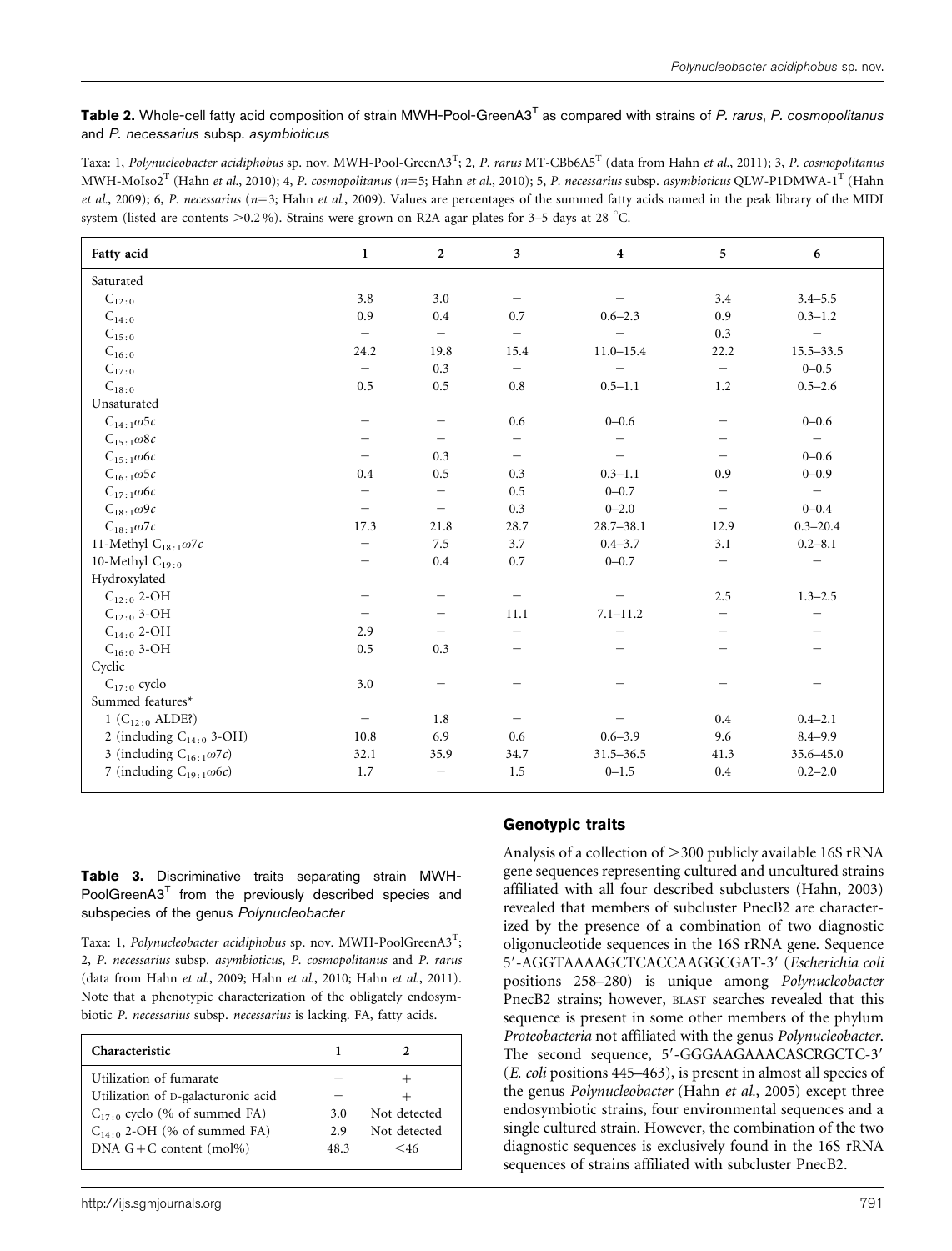<span id="page-4-0"></span>

Fig. 1. Neighbour-joining tree based on almost complete 16S rRNA gene sequences, reconstructing the phylogenetic position of strain MWH-PoolGreenA3<sup>T</sup>. Bar, 0.01 substitutions per nucleotide position. Note that previous analysis of the phylogeny of the genus Polynucleobacter based on 16S rRNA gene sequences and 16S-23S ITS sequences by the neighbour-joining and maximum-likelihood methods (Hahn et al.[, 2010](#page-6-0)) confirmed the phylogenetic position of strain MWH-PoolGreenA3<sup>T</sup> in the Polynucleobacter clade.

#### DNA–DNA reassociation experiments

The sequence similarities between 16S rRNA genes of strain  $MWH-PoolGreenA3<sup>T</sup>$  and the type strain of *P. necessarius* subsp. asymbioticus, a sequence representing the endosymbiotic P. necessarius subsp. necessarius 'E24', the type strain of P. cosmopolitanus and the type strain of P. rarus were 97.8 %, 97.5 %, 97.3 % and 96.7 %, respectively. DNA–DNA reassociation experiments were performed in order to reveal if the new strain belonged to one of the two previously described species of the genus Polynucleobacter with type strains sharing >97% 16S rRNA gene sequence similarity with strain MWH-PoolGreenA3<sup>T</sup> [\(Stackebrandt & Goebel,](#page-6-0) [1994](#page-6-0)). Note that experiments with DNA of a representative of P. necessarius subsp. necessarius could not be performed due to the lack of pure cultures (Hahn et al.[, 2009; Vannini](#page-6-0) et al.[, 2007\)](#page-6-0). Duplicated reassociation experiments with the DNA of the type strain of P. necessarius subsp. asymbioticus resulted in DNA–DNA similarity values of 37.3 % and 31.3 %, and duplicated experiments with the DNA of the type strain of P. cosmopolitanus in similarity values of 19.0 % and 17.3 %. These results indicate that the strain does not belong to one of the previously described species of the genus Polynucleobacter when the recommendation by the ad hoc committee of a threshold value of 70 % DNA–DNA similarity for delineation of prokaryotic species is considered [\(Wayne](#page-6-0) et al., 1987).

#### Proposal of a novel species of the genus Polynucleobacter

Results from the phylogenetic analysis and chemotaxonomic investigations demonstrated the affiliation of strain MWH-PoolGreenA3<sup>T</sup> to the genus Polynucleobacter [\(Tables 1](#page-2-0) and [2](#page-3-0), Fig. 1) but also revealed pronounced differences between this strain and strains affiliated with the three previously described species of this genus. The DNA–DNA reassociation experiments performed indicated that the novel strain does not belong to the previously described species P. necessarius and P. cosmopolitanus, and the  $\langle 97\%$  16S rRNA gene sequence similarity between

strain MWH-PoolGreenA3<sup>T</sup> and the type strain of P. rarus clearly indicated that the novel strain also does not belong to the latter species [\(Stackebrandt & Goebel, 1994](#page-6-0)). Strain  $MWH-PoolGreenA3<sup>T</sup>$  can be discriminated from previously described species of the genus Polynucleobacter by phenotypic ([Table 3\)](#page-3-0) and genotypic traits. Based on these findings, we propose to establish the novel species Polynucleobacter acidiphobus sp. nov. with strain MWH-PoolGreen $A3<sup>T</sup>$  as the type strain. Furthermore, we propose to preliminarily include all strains phylogenetically affiliated with subcluster PnecB2 of the Polynucleobacter lineage [\(Wu & Hahn, 2006a](#page-6-0)) in this novel species. This subcluster represents a phylogenetically tight taxon separated from subcluster PnecB1 by sequence dissimilarities of 1.3–2.2 % (Supplementary Fig. S1), and members of this subcluster can be identified by genetic traits (see above). Further taxonomic investigations are necessary to clarify if subcluster PnecB2 (P. acidiphobus sp. nov.) and PnecB1 represent the same or distinct species.

#### Ecology and biogeography of Polynucleobacter acidiphobus sp. nov.

In contrast to the majority of free-living, non-pathogenic bacteria currently described as novel species, Polynucleobacter acidiphobus sp. nov. represents a taxon for which substantial amounts of environmental data are available. Bacteria sharing identical or almost identical 16S rRNA gene sequences with the type strain were detected in many habitats [\(Zwart](#page-6-0) et al., 2002; [Donachie](#page-6-0) et al., 2004; [Simpson](#page-6-0) et al.[, 2004](#page-6-0); [Wu & Hahn, 2006a;](#page-6-0) Wu et al.[, 2006](#page-6-0); [Shaw](#page-6-0) et al.[, 2008\)](#page-6-0), as well as in experimental systems [\(Horner-](#page-6-0)[Devine](#page-6-0) et al., 2003). Additional data ([Wu & Hahn, 2006a](#page-6-0), [b](#page-6-0); [Salcher](#page-6-0) et al., 2008; [Alonso](#page-5-0) et al., 2009) on Polynucleobacter subcluster PnecB, which is at least partially identical with the species proposed here, were established by using a PnecB-specific fluorescent in situ hybridization (FISH) probe ([Wu & Hahn, 2006a](#page-6-0)). A survey of 65 freshwater lakes and ponds by using FISH detected members of the subcluster in 78 % of the habitats investigated [\(Wu & Hahn,](#page-6-0) [2006b\)](#page-6-0). The relative PnecB abundance determined ranged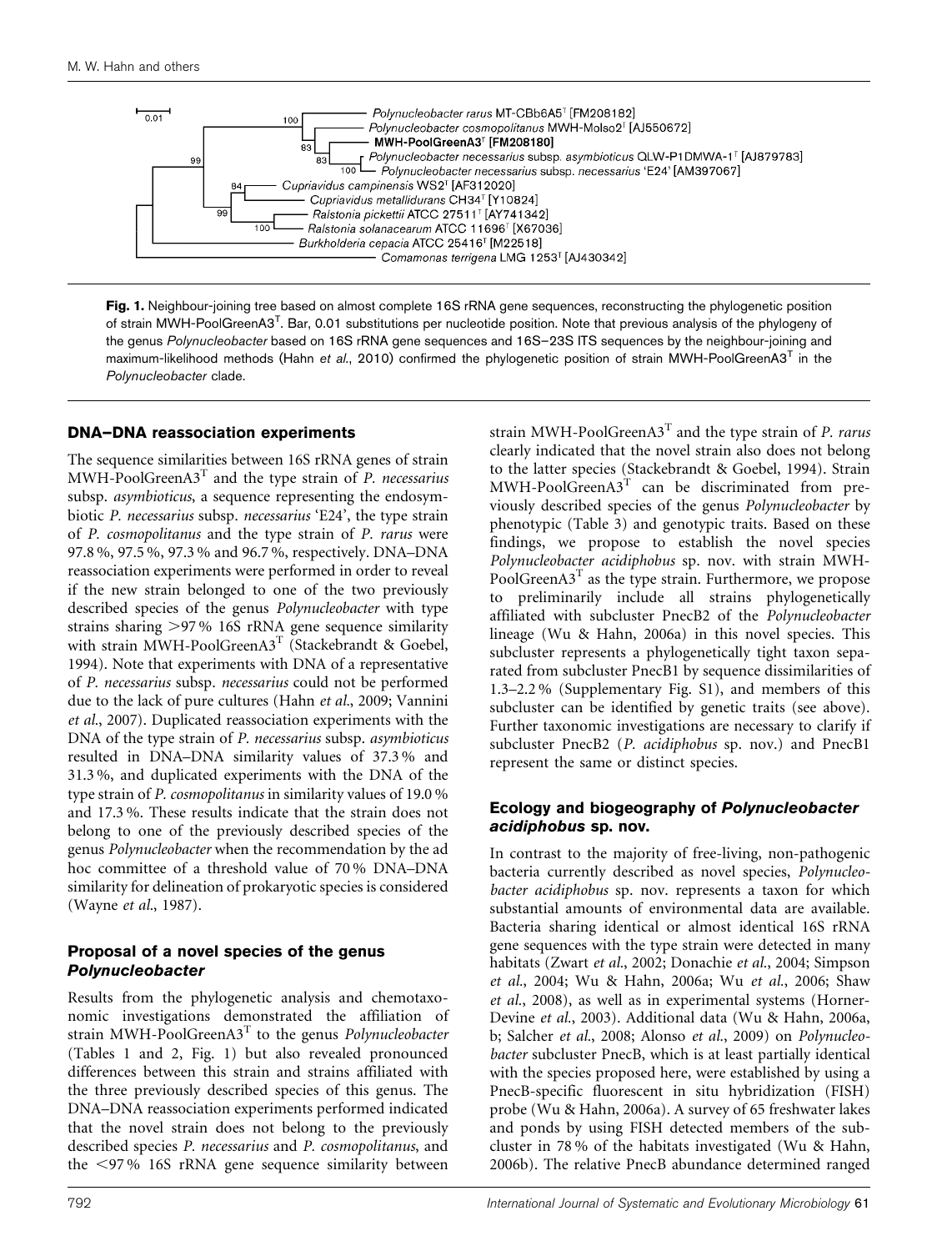<span id="page-5-0"></span>from 0.4 % to 13.2 % with a mean of 2.6 % of total bacterial numbers. The mean percentage corresponded to a mean abundance of  $8 \times 10^4$  PnecB bacteria per ml. At two sites of a subtropical lagoon located in Uruguay, which differed in salinity, Alonso et al. (2009) observed relative abundances of PnecB bacteria of about 3 % (brackish water) and 5 % (freshwater) of total bacterial numbers. The highest PnecB numbers reported so far were observed in a Tibetan oligomesotrophic lake located at an altitude of 4987 m ([Wu &](#page-6-0) [Hahn, 2006b](#page-6-0); Wu et al.[, 2006](#page-6-0)). These investigations by using FISH revealed that PnecB (PnecB1 and/or PnecB2) bacteria possess a planktonic, free-living lifestyle. Importantly, all detections of PnecB bacteria by using FISH reported so far, as well as all sequence-based detections of PnecB2 bacteria reported so far, were restricted to circum-neutral and alkaline fresh and brackish waters (lakes, ponds, large rivers, estuaries). Bacteria affiliated with subclusters PnecB1 or PnecB2 were detected by cultivation independent methods in the estuaries Delaware Bay (NJ, USA) and Chesapeake Bay (MD, USA) (Shaw et al.[, 2008\)](#page-6-0). For the latter sample, a mild salinity of 3.5 parts per thousand was reported, which is roughly equal to the maximal NaCl concentration tolerated by strain MWH-PoolGreenA3<sup>T</sup> in laboratory experiments [\(Table 1](#page-2-0)). As mentioned above, investigations by using FISH also detected PnecB bacteria in two parts of a subtropical coastal lagoon (Alonso et al., 2009). Interestingly, no differences in activity (i.e. uptake of labelled substrates) of the two PnecB populations dwelling in water of different salinity (freshwater and brackish water) were observed. No detections have been reported from acidic freshwaters, saline waters of high salinity (marine environments or saline inland waters) or soil systems, which supports the notion that PnecB bacteria represent typical freshwater bacteria (Zwart et al.[, 2002\)](#page-6-0). Furthermore, indications for an endosymbiotic occurrence of PnecB bacteria are completely lacking. [Wu & Hahn \(2006b\)](#page-6-0) suggested that PnecB bacteria depend on autochthonous rather than on allochthonous (imported) substrate sources. This is indicated by: (i) their numerous occurrence in large lakes with long water retention times, in which only small fractions of the organic carbon are of terrestrial origin; (ii) their depth distribution, which strongly resembles typical profiles of primary production in lakes; and (iii) the numerous occurrence of PnecB bacteria in mesocosms in which primary producers have been the dominating substrate source of bacteria ([Horner-Devine](#page-6-0) et al., 2003). Note that [Salcher](#page-6-0) et al. (2008) did not observe a vertical distribution of PnecB bacteria in Piburger See lake similar to the abovementioned vertical distribution in Lake Mondsee.

Currently, group-specific FISH probes discriminating between PnecB1 and PnecB2 (P. acidiphobus sp. nov.) are not available. Therefore, it is not known if there are groupspecific differences in ecological adaptation between these two groups. Further ecological research is required to reveal potential differences.

Strains affiliated with subcluster PnecB2 were detected in habitats located in Europe (Zwart et al.[, 2002](#page-6-0); this study), Asia [\(Wu & Hahn, 2006a;](#page-6-0) Wu et al.[, 2006](#page-6-0)), North America

([Horner-Devine](#page-6-0) et al., 2003; [Simpson](#page-6-0) et al., 2004; [Shaw](#page-6-0) et al.[, 2008](#page-6-0)), Central America (Shaw et al.[, 2008](#page-6-0)), on an island (Hawaii) located in the central Pacific [\(Donachie](#page-6-0) et al.[, 2004](#page-6-0)), and in East Africa (M. W. Hahn, unpublished data). The habitats of detection are located in temperate, subtropical and tropical climatic zones.

#### Description of Polynucleobacter acidiphobus sp. nov.

Polynucleobacter acidiphobus [a.ci.di.pho'bus. N.L. n. acidum (from L. adj. acidus sour) an acid; Gr. suff. -phobos (from Gr. n. phobos panic fear) having a horror; N.L. masc. adj. acidiphobus acid-hating, referring to the observation that this species was never detected in acidic waters].

Curved, non-motile rods,  $0.5-1.4 \mu m$  in length and  $0.4 0.5 \mu m$  in width. Chemo-organotrophic, aerobic and anaerobic growth. Planktonic, free-living lifestyle. Inhabits various freshwater habitats. Can be cultivated on NSY and R2A medium. Colonies grown on NSY agar are unpigmented, circular and convex with smooth surface. Mesophilic; no growth at  $5^{\circ}$ C but growth at  $35^{\circ}$ C. Grows without NaCl. Maximum NaCl concentration tolerated is 0.3 % (w/v). Oxidase- and catalase-positive. Utilizes acetate, pyruvate, malate, oxaloacetate, malonate, succinate, D-glucose and L-cysteine when these substrates are provided in a medium containing low amounts of NSY. Does not utilize formate, glyoxylate, glycolate, oxalate, propionate, fumarate, levulinate, citrate, D-mannose, D-galacturonic acid, D-galactose, D-lyxose, D-fructose, D-fucose, D-sorbitol, L-glutamate, L-aspartate, L-alanine, L-serine, L-asparagine or betaine. Whole-cell fatty acids are dominated by  $C_{16:1}\omega$ 7c (feature 3),  $C_{18:1}\omega$ 7*c* and straight chain  $C_{16:0}$ . The components  $C_{12:0}$ ,  $C_{14:0}$  2-OH and  $C_{17:0}$  cyclo are present,  $C_{12:0}$  2-OH,  $C_{12:0}$  3-OH and 11-methylated  $C_{18:1}\omega$ 7c are absent. The DNA G+C content of the type strain is 48.3 mol%. Tentatively, all strains affiliated with the genus Polynucleobacter and possessing the oligonucleotide sequence 5'-AGGTAAAAGCTCACCAAGG-CGAT-3' (E. coli positions 258-280) within the 16S rRNA gene shall be assigned to the proposed species.

The type strain is MWH-PoolGreenA3<sup>T</sup> (=DSM 21994<sup>T</sup>)  $=$ CIP 110079<sup>T</sup>), isolated from a rock pool filled with freshwater located on the Mediterranean island Corsica, France.

## Acknowledgements

We are grateful to P. Schumann and G. Pötter for performing the fatty acid analyses, to M. Kopitz and B. Sträubler for technical assistance, and to Jean P. Euzéby and two anonymous reviewers for etymological advice. This study was supported by the Austrian Science Fund (Project P19853 granted to M. W. H).

## References

Alonso, C., Zeder, M., Piccini, C., Conde, D. & Pernthaler, J. (2009). Ecophysiological differences of betaproteobacterial populations in